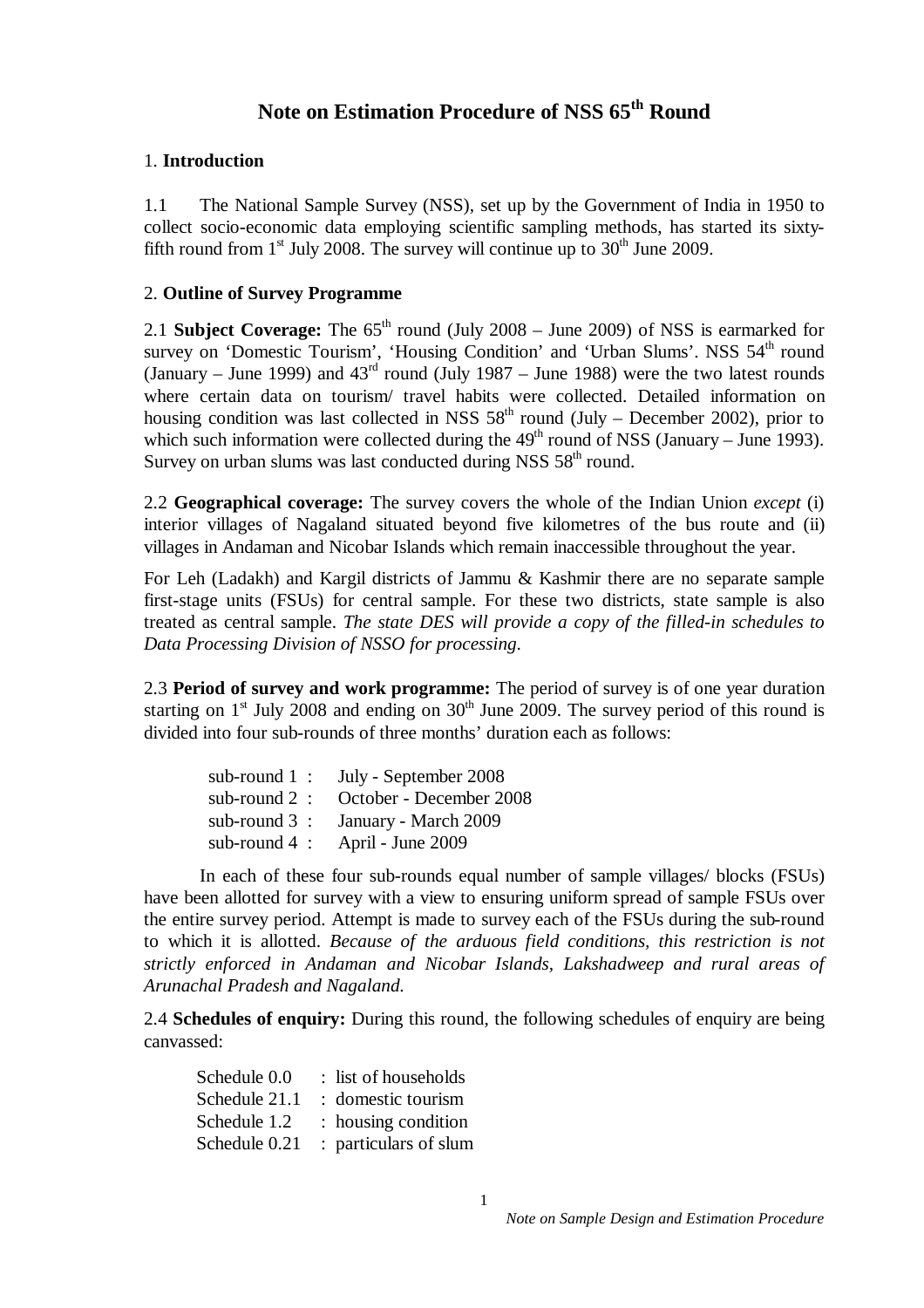2.5 **Participation of States:** In this round all the States and Union Territories except Andaman & Nicobar Islands, Chandigarh, Dadra & Nagar Haveli and Lakshadweep are participating. The following is the matching pattern of the participating States/ UTs.

| Nagaland $(U)$         | $:$ triple        |
|------------------------|-------------------|
| J & K, Manipur & Delhi | : double          |
| Maharashtra (U)        | : one and half    |
| Gujarat                | : less than equal |
| Remaining States/ UTs  | : equal           |

## 3. **Sample Design**

3.1 **Outline of sample design:** A stratified multi-stage design has been adopted for the 65th round survey. The first stage units (FSU) are the 2001 census villages (Panchayat wards in case of Kerala) in the rural sector and Urban Frame Survey (UFS) blocks in the urban sector. For towns with no UFS frame available (applicable to Leh and Kargil towns of  $J \& K$ ), each town is treated as an FSU. The ultimate stage units (USU) are households in both the sectors. In case of large FSUs, one intermediate stage of sampling is the selection of two hamletgroups (hgs)/ sub-blocks (sbs) from each FSU.

3.2 **Sampling Frame for First Stage Units:** *For the rural sector,* the list of 2001 census villages (Panchayat wards for Kerala) constitutes the sampling frame. *For the urban sector*, the list of latest available Urban Frame Survey (UFS) blocks has been considered as the sampling frame. However, for Leh and Kargil towns of  $J \& K$ , UFS frame was not available. Accordingly, Census 2001 serves as the frame for these two towns (to be referred as non-UFS towns).

## 3.3 **Stratification for FSU:**

## 3.3.1 **Rural sector:** All villages of a district form a separate stratum.

3.3.2 **Urban sector:** In the urban sector, strata have been formed within each NSS region on the basis of size class of towns as per Census 2001 town population. This departure has been made in the stratification principle in order to facilitate generation of town-class wise estimates to satisfy the requirements of the user ministries. The stratum numbers and their composition (within each NSS region) are given below.

| Stratum        | Composition (within NSS region)                 |
|----------------|-------------------------------------------------|
|                | All towns with population $< 50,000$            |
|                | All towns with population $50,000 - 99,999$     |
|                | All towns with population $1,00,000 - 4,99,999$ |
|                | All towns with population $5,00,000 - 9,99,999$ |
| $5, 6, \ldots$ | Each million plus city                          |

3.3.3 The non-UFS towns of Leh and Kargil of J & K within the NSS region (region number '014') are grouped together to form a separate urban stratum.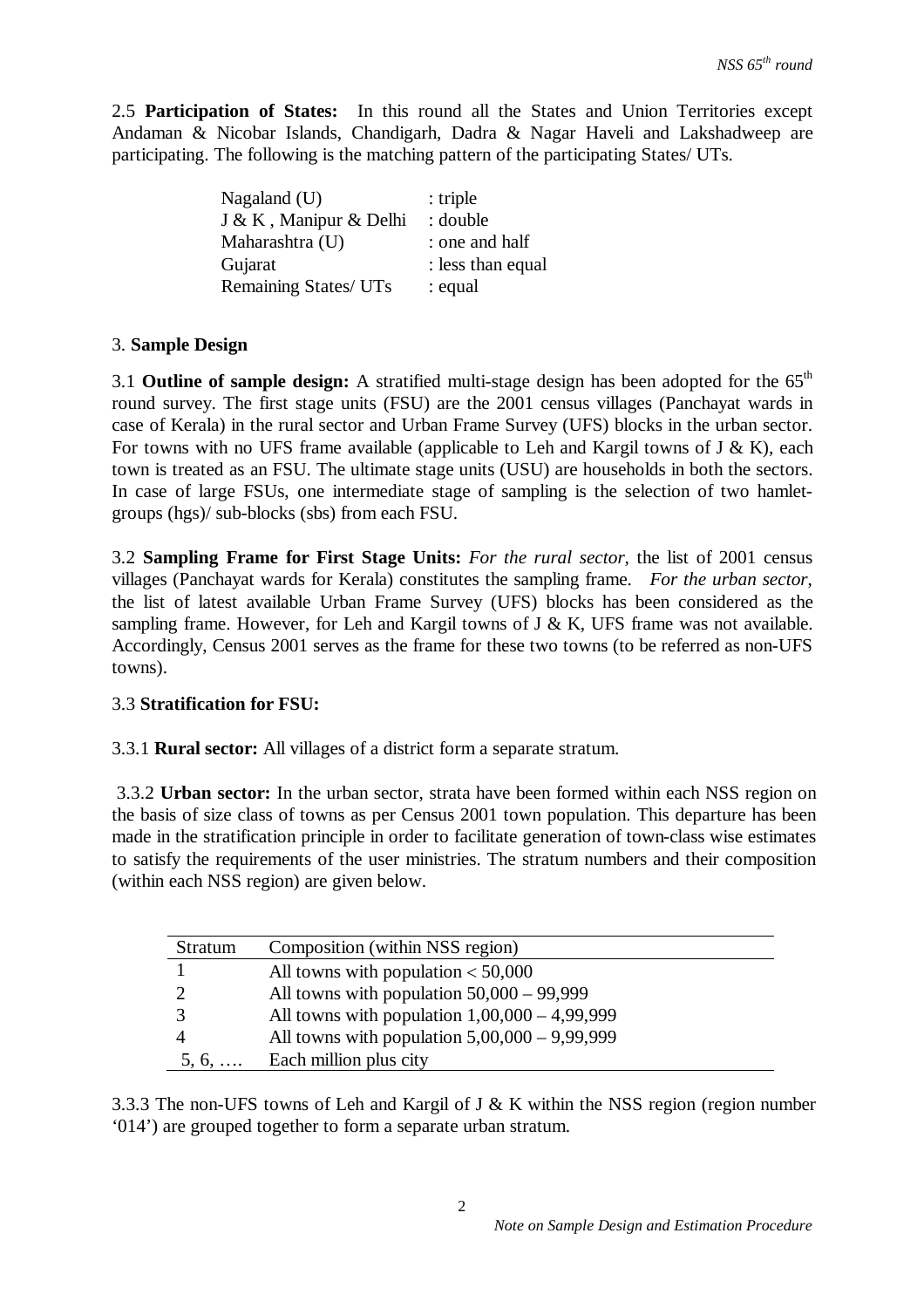3.4 **Sub-stratification**: There is no sub-stratification in the rural sector and for strata corresponding to non-UFS towns. However, to net adequate number of slums, for all other urban strata, each stratum has been divided into 2 sub-strata as follows:

sub-stratum 1: all UFS blocks having area type 'slum area' sub-stratum 2: remaining UFS blocks

3.5 **Total sample size (FSUs):** 12952 FSUs for central sample and 13996 FSUs for state sample have been allocated at all-India level.

3.6 **Allocation of total sample to States and UTs:** The total number of sample FSUs has been allocated to the States and UTs in proportion to population as per census 2001 subject to a minimum sample allocation to each State/ UT. While doing so, the resource availability in terms of number of field investigators has been kept in view.

3.7 **Allocation of State/ UT level sample to rural and urban sectors:** State/ UT level sample is allocated between two sectors in proportion to population as per *census 2001* with 1.5 weightage to urban sector subject to the restriction that urban sample size for bigger states like Maharashtra, Tamil Nadu etc. should not exceed the rural sample size. At least 4 FSUs have been allocated to each state/ UT separately for rural and urban areas. Further, the State level allocations for both rural and urban have been adjusted marginally in a few cases to ensure that each stratum gets a minimum allocation of 4 FSUs.

The sample sizes by sector for each State/ UT are given in Table 1 of the Appendix.

3.8 **Allocation to strata/ sub-strata:** Within each sector of a State/ UT, the respective sample size is allocated to the different strata in proportion to the stratum population as per census 2001. Allocations at stratum level are adjusted to multiples of 4 with a minimum sample size of 4. Stratum-level sample size in the urban sector pertaining to strata belonging to UFS towns has been further allocated to the 2 sub-strata in proportion to the number of UFS blocks in them with double weightage to sub-stratum 1, subject to a minimum allocation of 4 to each of the two sub-strata.

3.9 **Selection of FSUs:** As per census arrangement the villages have been arranged and FSUs have been selected by circular systematic sampling with probability proportional to population for all rural strata. For urban strata x sub-strata (wherever applicable), the towns within the stratum have been arranged in ascending order of population; then FSUs were selected by circular systematic sampling with equal probability for UFS towns. Within each stratum/ substratum, multiple of 4 FSUs were selected. Samples have been drawn in the form of two independent sub-samples and equal number of samples has been allocated among the four sub rounds.

Since UFS frames are not available for Leh and Kargil towns of Jammu and Kashmir, a somewhat different approach is adopted for the survey in these two towns. Each of these two towns has been treated as an FSU (instead of UFS blocks being considered as the FSUs for UFS towns). Both these towns are selected and repeated in each of the sub-rounds 1 to 4 of the sample list.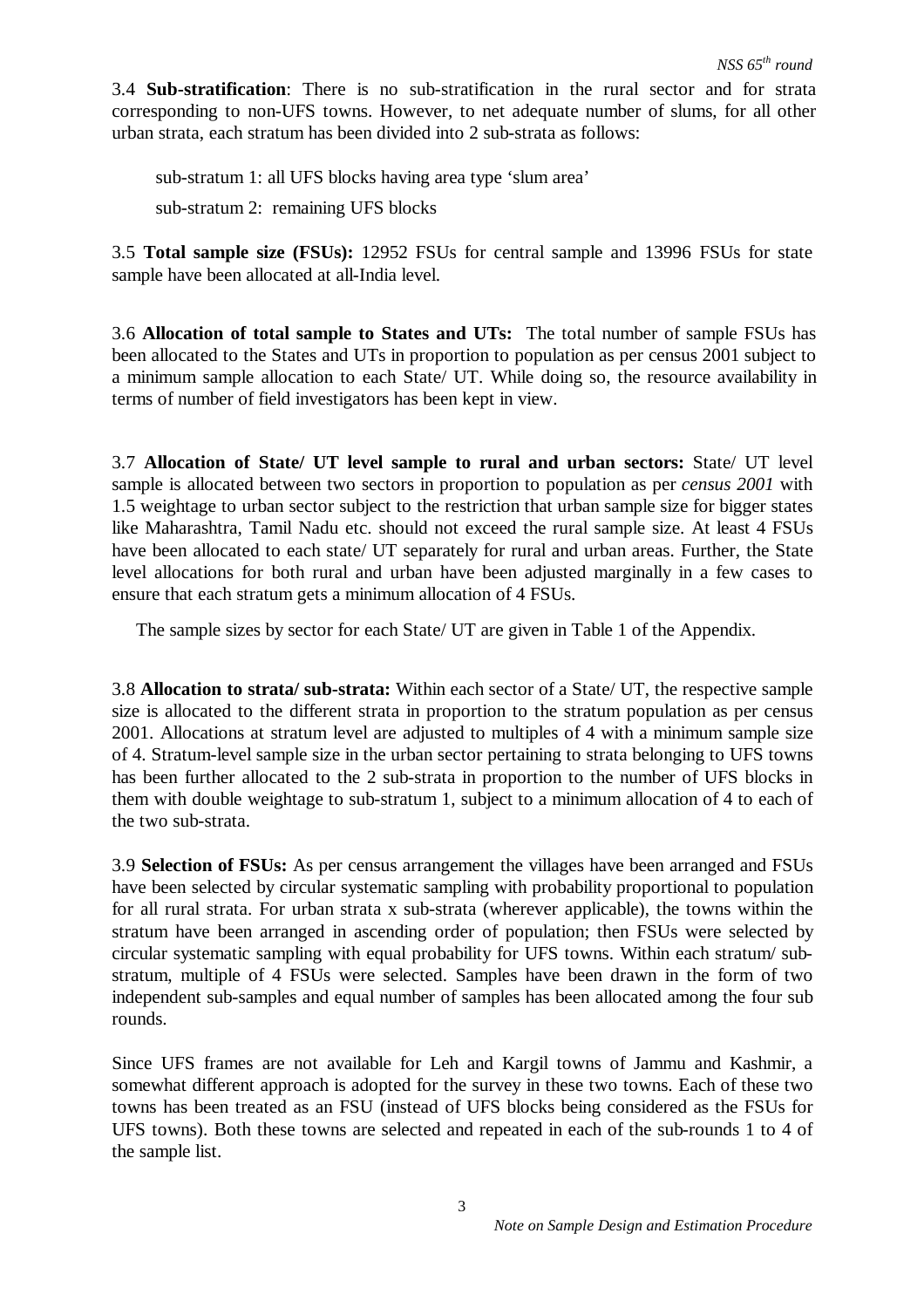## 3.10 **Selection of hamlet-groups/ sub-blocks**

Large sample FSUs with approximate present population of 1200 or more are divided into a suitable number (say, D) of 'hamlet-groups' in the rural sector and 'sub-blocks' in the urban sector, by more or less equalizing present population of the FSU, as stated below.

| approximate present population                    | no. of hgs/sbs |  |  |  |
|---------------------------------------------------|----------------|--|--|--|
| of the sample FSU                                 | to be formed   |  |  |  |
|                                                   |                |  |  |  |
| less than $1200$<br>(no hamlet-groups/sub-blocks) |                |  |  |  |
| 1200 to 1799                                      | 3              |  |  |  |
| 1800 to 2399                                      | 4              |  |  |  |
| 2400 to 2999                                      | 5              |  |  |  |
| 3000 to 3599                                      | 6              |  |  |  |
|                                                   |                |  |  |  |

For rural areas of Himachal Pradesh, Sikkim, hilly districts of Uttaranchal, Poonch, Rajouri, Udhampur, Doda, Leh (Ladakh) and Kargil districts of Jammu and Kashmir and Idukki district of Kerala, the number of hamlet-groups is formed as follows:

| approximate present population                                                                   |                    | no. of hgs |
|--------------------------------------------------------------------------------------------------|--------------------|------------|
| of the sample village                                                                            |                    | formed     |
| less than $600$<br>600 to 899<br>900 to 1199<br>1200 to 1499<br>$\dots\dots\dots\dots$ and so on | (no hamlet-groups) | 3<br>5     |

Two hamlet-groups (hg)/ sub-blocks (sb) are selected from a large FSU wherever hamletgroups/ sub-blocks are formed in the following manner – one hg/ sb with maximum percentage share of population is always selected and termed as hg/ sb 1; one more hg/ sb is selected from the remaining hg's/ sb's by SRS and termed as hg/ sb 2. Listing and selection of the households is done independently in the two selected hamlet-groups/ sub-blocks. The FSUs without hg/ sb formation are treated as sample hg/ sb number 1.

Procedure for Leh and Kargil towns: Sub-blocks are to be formed in usual manner treating the entire town as one FSU. For the selection of two sub-blocks in any given town (FSU) of Leh or Kargil during sub-round 1, the sub-block having maximum percentage share in total approximate present population of the FSU/town is selected with probability 1 (termed as 'sb 1') and another one is selected randomly (termed as 'sb 2'). For the subsequent sub-rounds, 'sb 1' may or may not be the same as that of sub-round 1 depending upon whether it has maximum percentage share in total population or not during the sub-round. Another subblock, to be treated as 'sb 2' is selected afresh with the help of random number table. If the randomly selected sub-block i.e. 'sb 2' happens to coincide with any of the selected sub-blocks of previous sub-round(s), it is rejected and a fresh sub-block is again selected.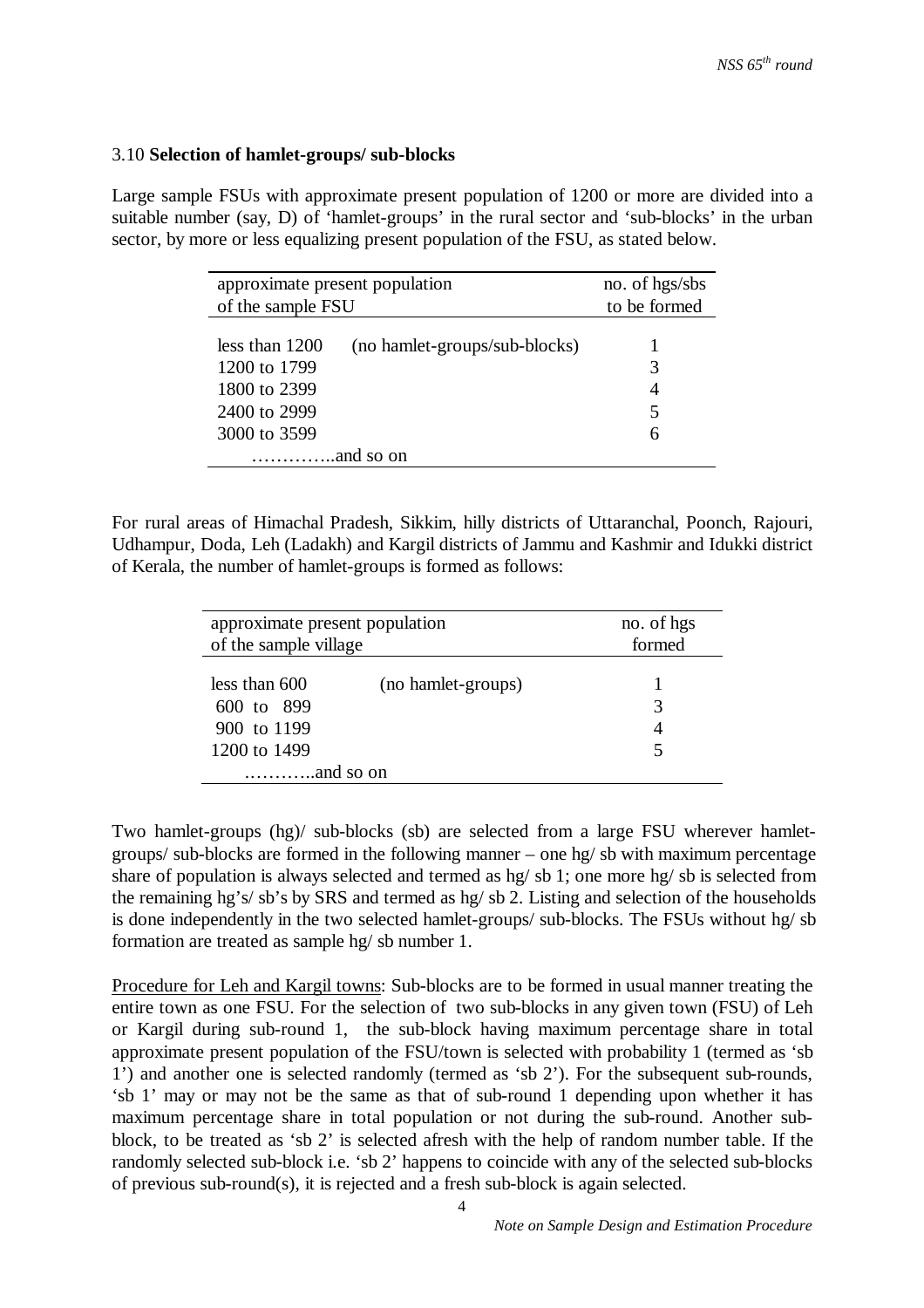3.11 **Survey on urban slums:** Information on each slum, notified or non-notified, found in the entire selected first stage unit (FSU) is collected through schedule 0.21. In case of subblock formation/ selection, all the slums located within the boundaries of the entire FSU are to be considered for survey irrespective of the sub-blocks selected.

## 3.12 **Formation of second stage strata of households**

Two cut-off points 'A' and 'B' (in Rs.), determined from NSS  $61<sup>st</sup>$  round data for **each NSS region** for urban areas in such a way that top 30% of the population have MPCE equal to or more than 'B' and bottom 30% of the population have MPCE equal to or less than A, have been used for second-stage stratification.

All the households listed in the selected FSU/ hamlet-group/ sub-block have been stratified into five second stage strata (SSS) for schedule 21.1 and into three SSS for schedule 1.2 as given below.

| rural    |                                                                                                                                                          |
|----------|----------------------------------------------------------------------------------------------------------------------------------------------------------|
| $SSS$ 1: | households having pucca dwelling structure and having at least one member,<br>who performed at least one overnight trip during last 30 days              |
| $SSS$ 2: | households not having pucca dwelling structure and having at least one<br>member, who performed at least one overnight trip during last 30 days          |
| $SSS$ 3: | remaining households having pucca dwelling structure and having at least one<br>member, who performed at least one same day trip during last 30 days     |
| $SSS$ 4: | remaining households not having pucca dwelling structure and having at least<br>one member, who performed at least one same day trip during last 30 days |
| SSS5:    | other households                                                                                                                                         |
|          |                                                                                                                                                          |
| urban    |                                                                                                                                                          |
| $SSS$ 1: | households with MPCE $\geq$ B and having at least one member, who performed<br>at least one overnight trip during last 30 days                           |
| $SSS$ 2: | households with $M PCE < B$ and having at least one member, who performed<br>at least one overnight trip during last 30 days                             |
| $SSS$ 3: | remaining households with MPCE $\geq$ B and having at least one member, who<br>performed at least one same day trip during last 30 days                  |
| $SSS$ 4: | remaining households with MPCE $\lt B$ and having at least one member, who<br>performed at least one same day trip during last 30 days                   |

### **Schedule 21.1 (domestic tourism)**

## **Schedule 1.2 (housing condition)**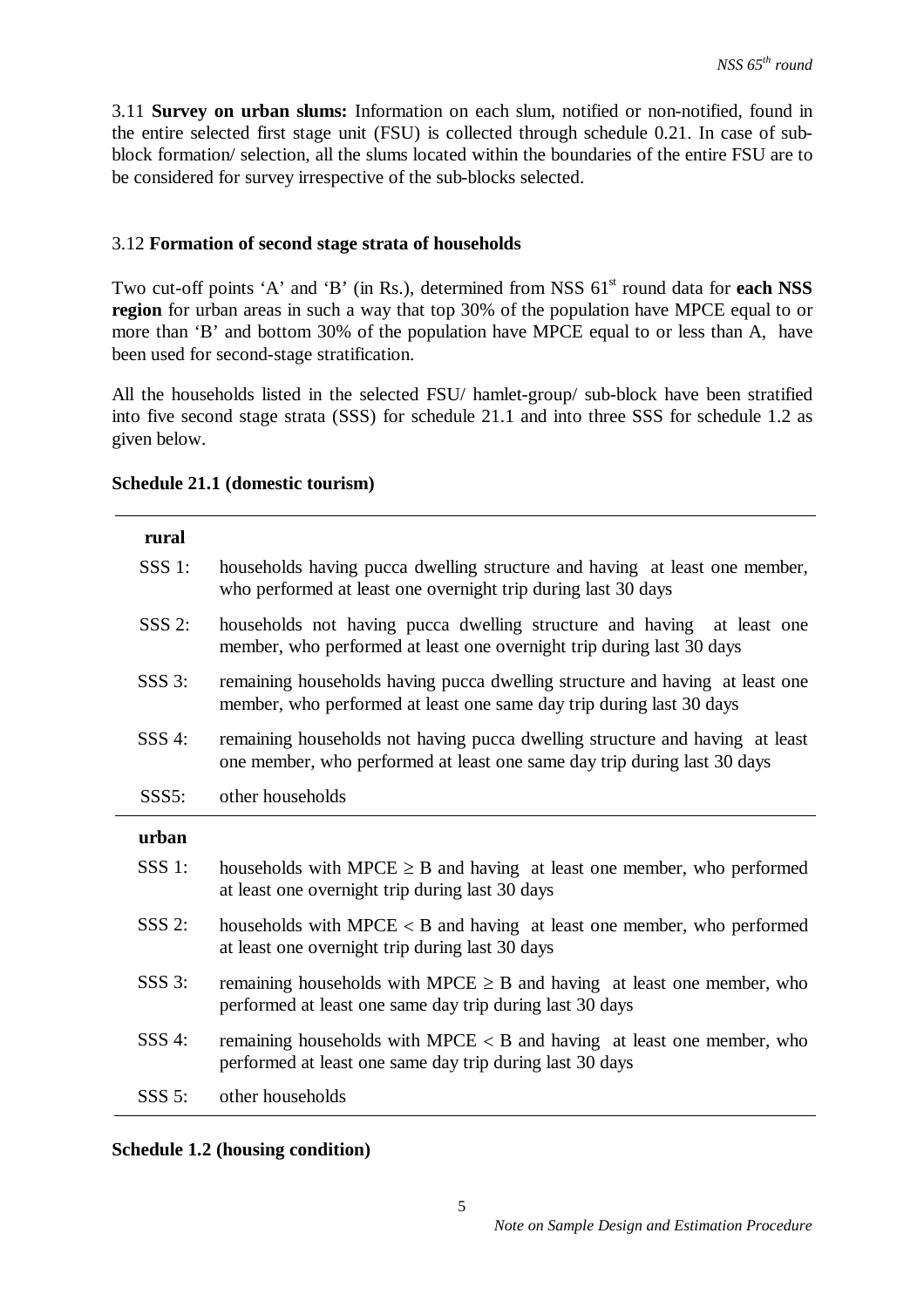### **rural**

SSS 1: households having pucca dwelling structure

SSS 2: households having semi-pucca dwelling structure

| SSS 3: other households |  |
|-------------------------|--|
|-------------------------|--|

#### **urban**

SSS 1: households having MPCE of top 30% of urban population (MPCE  $\geq$  B)

SSS 2: households having MPCE of middle 40% of urban population  $(A < MPCE < B)$ 

SSS 3: households having MPCE of bottom 30% of urban population (MPCE  $\leq$  A)

### 3.13 **Allocation of households to different SSS**:

Numbers of households allotted for survey from different SSS for various schedules of enquiry are as follows:

| <b>SSS</b>    | number of sample households allotted for survey |                                              |  |  |
|---------------|-------------------------------------------------|----------------------------------------------|--|--|
|               | FSU without hg/sb formation                     | FSU with hg/sb formation<br>(for each hg/sb) |  |  |
| schedule 21.1 |                                                 |                                              |  |  |
| $SSS$ 1:      | 4                                               | 2                                            |  |  |
| $SSS$ 2:      | $\overline{2}$                                  |                                              |  |  |
| $SSS$ 3:      | $\overline{2}$                                  |                                              |  |  |
| SSS 4:        | $\mathcal{D}_{\mathcal{L}}$                     |                                              |  |  |
| $SSS$ 5:      | 2                                               | 1                                            |  |  |
| schedule 1.2  |                                                 |                                              |  |  |
| $SSS$ 1:      | 4                                               | 2                                            |  |  |
| $SSS$ 2:      | 4                                               | 2                                            |  |  |
| $SSS$ 3:      | 4                                               | 2                                            |  |  |

3.14 **Selection of households:** From each SSS the sample households for both the schedules are selected by SRSWOR. If a household is selected both for schedule 21.1 and schedule 1.2 only schedule 21.1 is canvassed in that household and the household is replaced by next household in the frame for schedule 1.2.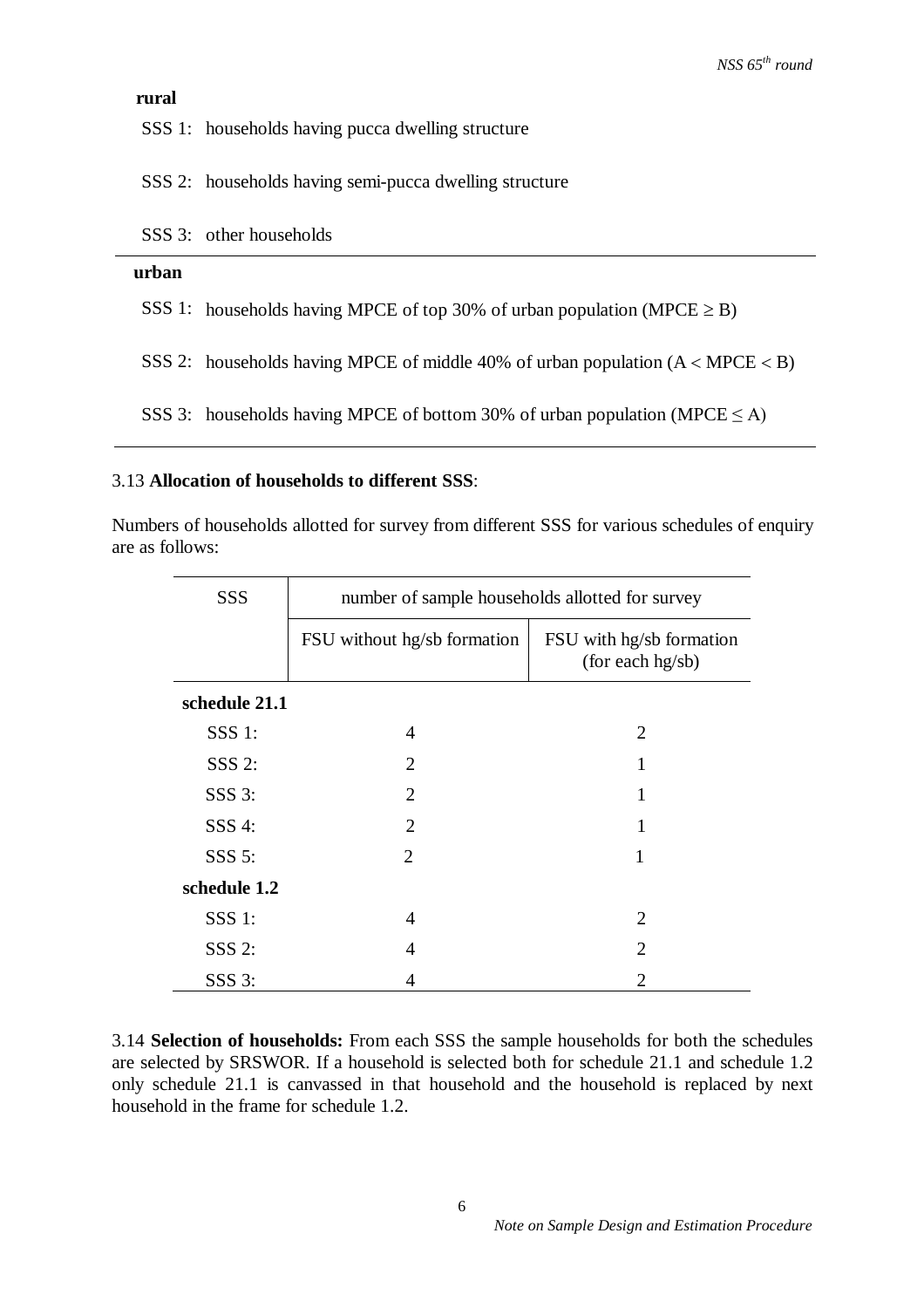## 4. **Estimation Procedure**

### 4.1 **Notations:**

- $s =$  subscript for s-th stratum
- $t =$  subscript for t-th sub-stratum (only for UFS towns of urban sector)
- $m =$  subscript for sub-sample (m =1, 2)
- $i =$  subscript for i-th FSU [village (panchayat ward)/ block/ non-UFS town]
- $d =$  subscript for a hamlet-group/ sub-block ( $d = 1, 2$ )
- $j =$  subscript for j-th second stage stratum in an FSU/ hg/sb  $j = (1, 2, 3, 4, 6)$  for schedule 21.1), (1, 2 or 3 for schedule 1.2)]
- $k =$  subscript for k-th sample household under a particular second stage stratum within an FSU/ hg/sb
- $D =$  total number of hg's/sb's formed in the sample FSU
- $D^* = 0$  if  $D = 1$

 $= (D - 1)$  for FSUs with  $D > 1$ 

- $N =$  total number of FSUs in any urban sub-stratum
- $Z =$  total size of a rural stratum (= sum of sizes for all the FSUs of a stratum)
- $z = size of sample village used for selection.$
- $n =$  number of sample FSUs surveyed including zero cases but excluding casualty for a particular sub-sample and stratum/sub-stratum.
- $H =$  total number of households listed in a second-stage stratum of an FSU / hamlet-group or sub-block of sample FSU
- h = number of households surveyed in a second-stage stratum of an FSU / hamlet-group or sub-block of sample FSU
- $x, y =$  observed value of characteristics  $x, y$  under estimation
- $\hat{X}$ ,  $\hat{Y}$  = estimate of population total X, Y for the characteristics *x*, *y*

Under the above symbols,

 $y_{\text{stmidik}}$  = observed value of the characteristic y for the k-th household in the *j*-th second stage stratum of the d-th hg/sb  $(d = 1, 2)$  of the i-th FSU belonging to the m-th sub-sample for the t-th sub-stratum of s-th stratum.

However, for ease of understanding, a few symbols have been suppressed in following paragraphs where they are obvious.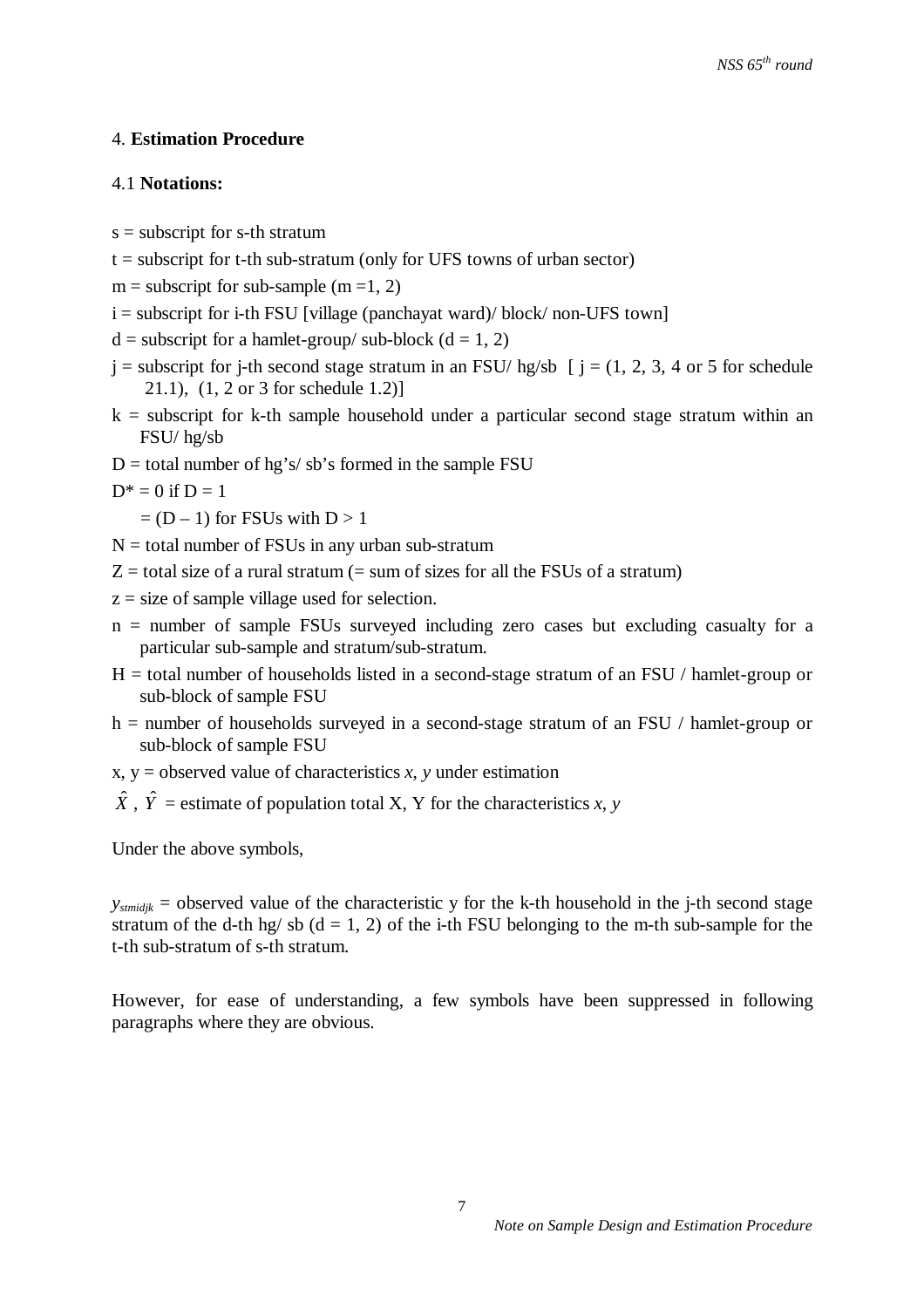4.2 **Formulae for Estimation of Aggregates for a particular sub-sample and stratum (for rural/non-UFS towns of urban i.e. Leh and Kargil) / sub-stratum (for UFS towns of urban):** 

#### 4.2.1 **Schedule 0.0:**

#### 4.2.1.1 **Rural:**

(i) For estimating the number of households in a stratum possessing a characteristic:

$$
\hat{Y} = \frac{Z}{n} \sum_{i=1}^{n} \frac{1}{z_i} \Big[ y_{i1} + D_i^* \times y_{i2} \Big]
$$

where  $y_{i1}$ ,  $y_{i2}$  are the total number of households possessing the characteristic *y* in hg's 1 & 2 of the i-th FSU respectively.

ii) For estimating the number of villages in a stratum possessing a characteristic:

$$
\hat{Y} = \frac{Z}{n} \sum_{i=1}^{n} \frac{1}{z_i} y_i
$$

where *y<sub>i</sub>* is taken as 1 for sample villages possessing the characteristic and 0 otherwise.

#### 4.2.1.2 **Urban:**

(i) For estimating the number of households in a sub-stratum possessing a characteristic:

$$
\hat{Y} = \frac{N}{n} \sum_{i=1}^{n} \left[ y_{i1} + D_{i}^{*} \times y_{i2} \right]
$$

*n*

where  $y_{i1}$  and  $y_{i2}$  are the totals of observed values for the characteristic *y* belonging to sub-blocks 1 and 2 respectively, of the i-th FSU.

Note: There are only two FSUs (Leh and Kargil towns) in NSS region '014' of J & K. Both of these have been selected and repeated in each of the sub-rounds and they belong to sub-stratum 2. In this case,  $N = 2$  in the above formula and n will be the number of FSUs actually surveyed including repetitions ( $n = 8$  for the whole round and  $n = 4$  for a sub-sample of the whole round assuming no casualty).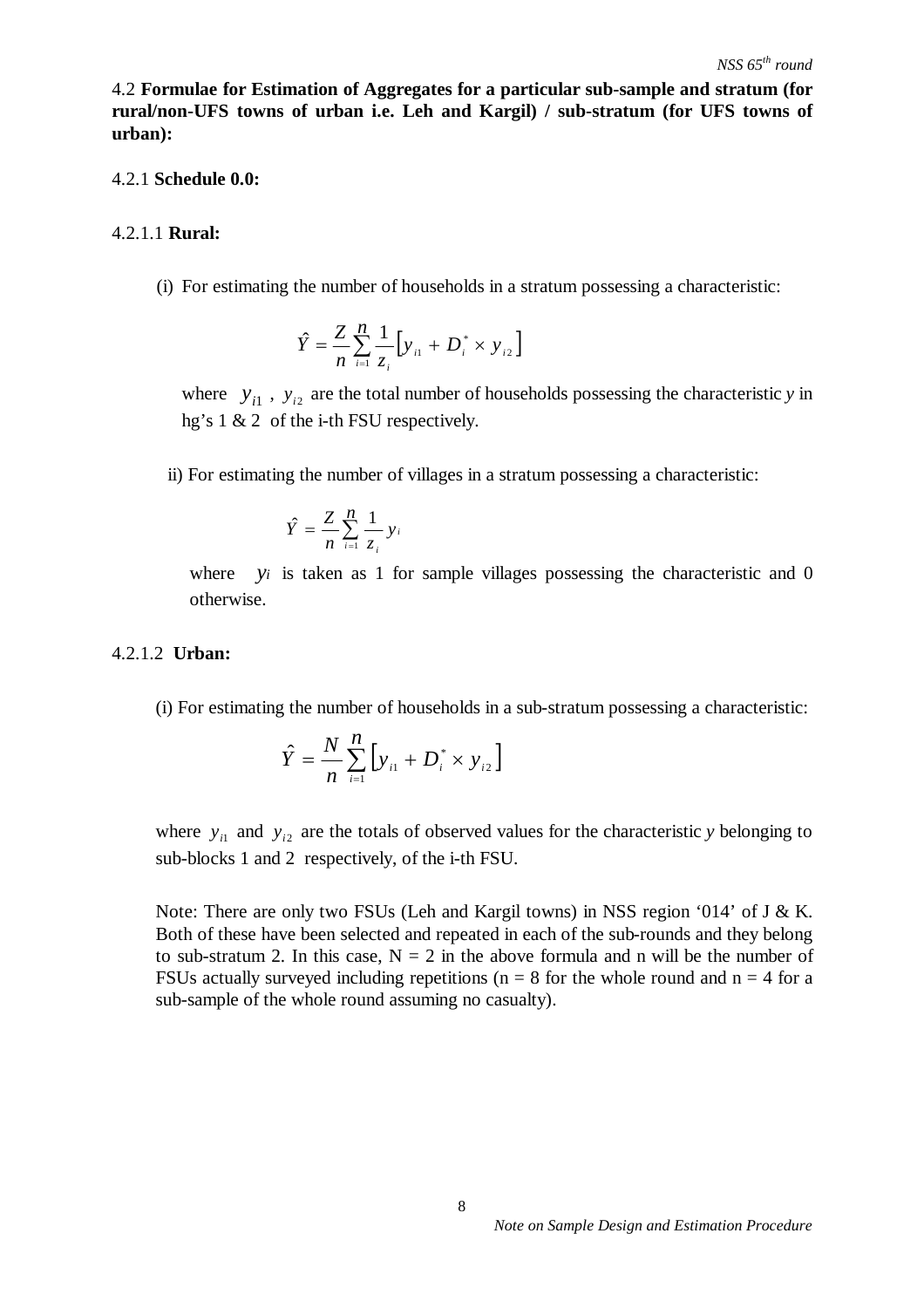## 4.2.2 **Schedules 21.1 / 1.2:**

## 4.2.2.1 **Rural:**

(i) For j-th second stage stratum of a stratum:

$$
\hat{Y}_j = \frac{Z}{n_j} \sum_{i=1}^{n_j} \frac{1}{z_i} \left[ \frac{H_{i1j}}{h_{i1j}} \sum_{k=1}^{h_{i1j}} y_{i1jk} + D_i^* \times \frac{H_{i2j}}{h_{i2j}} \sum_{k=1}^{h_{i2j}} y_{i2jk} \right]
$$

(ii) For all second-stage strata combined:

$$
\hat{Y} = \sum_j \hat{Y}_j
$$

## 4.2.2.2 **Urban:**

(i) For j-th second stage stratum of a sub-stratum:

$$
\hat{Y}_j = \frac{N}{n_j} \sum_{i=1}^{n_j} \left[ \frac{H_{i1j}}{h_{i1j}} \sum_{k=1}^{h_{i1j}} y_{i1jk} + D_i^* \times \frac{H_{i2j}}{h_{i2j}} \sum_{k=1}^{h_{i2j}} y_{i2jk} \right]
$$

(ii) For all second-stage strata combined:

$$
\hat{Y} = \sum_j \hat{Y}_j
$$

- (iii) Estimate for a stratum  $(\hat{Y}_s)$  will be obtained by adding sub-stratum level estimates ( $\hat{Y}_{st}$ ).
	- Note: As mentioned earlier in section 4.2.1.2,  $N = 2$  in the above formula in the case of NSS region '014' of J & K comprising two towns of Leh and Kargil.

## 4.3 **Overall Estimate for Aggregates**:

Overall estimate for aggregates for a stratum  $(\hat{Y}_s)$  based on two sub-samples is obtained as:

$$
\hat{Y}_s = \frac{1}{2} \sum_{m=1}^2 \hat{Y}_{sm}
$$

# 4.4 **Overall Estimate of Aggregates at State/UT/all-India level**: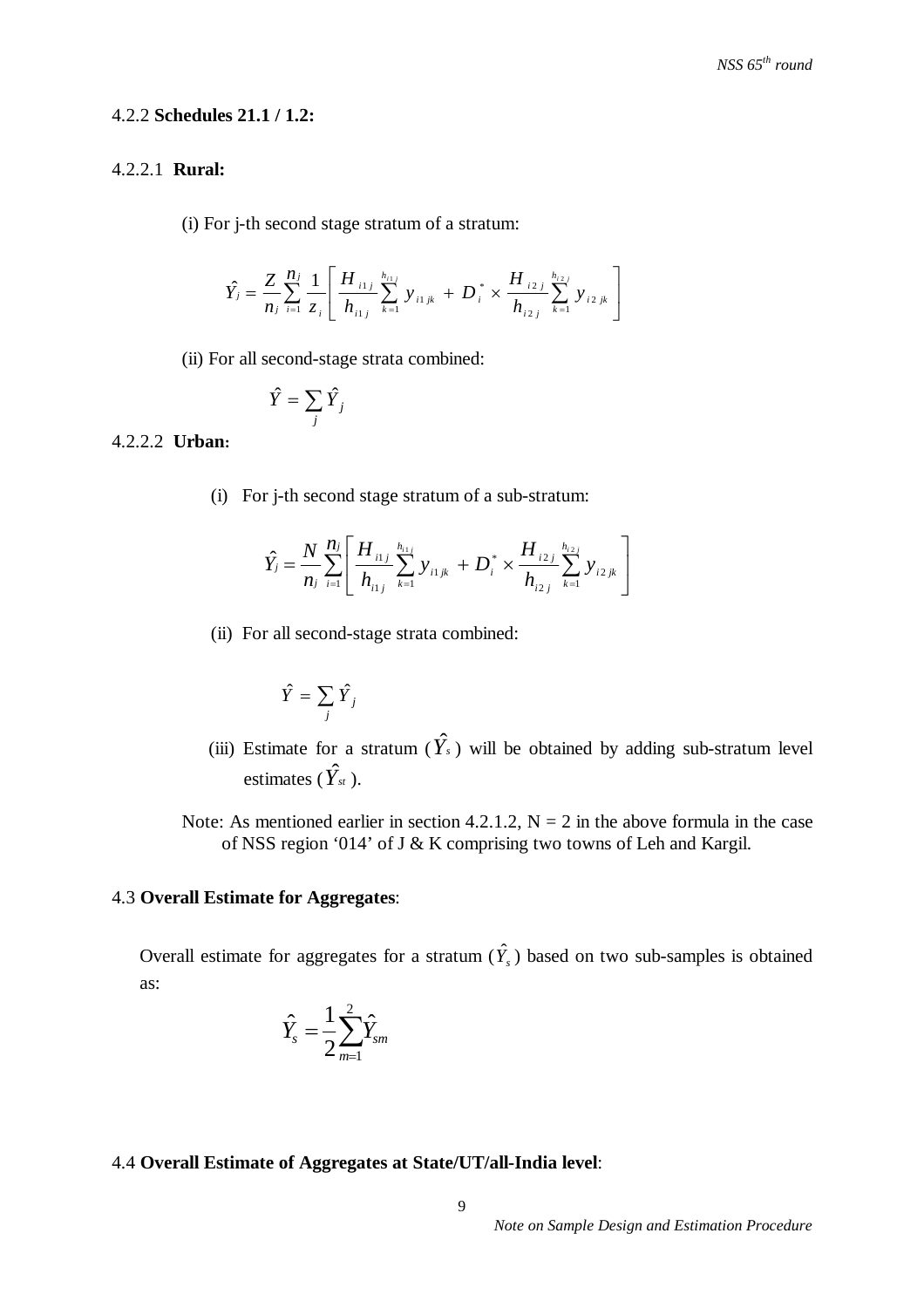The overall estimate  $\hat{Y}$  at the State/ UT/ all-India level is obtained by summing the stratum estimates  $\hat{Y}_s$  over all strata belonging to the State/ UT/ all-India.

#### 4.5 **Estimates of Ratios**:

Let  $\hat{Y}$  and  $\hat{X}$  be the overall estimates of the aggregates Y and X for two characteristics *y* and *x* respectively at the State/ UT/ all-India level.

Then the combined ratio estimate  $(\hat{R})$  of the ratio  $(R = \frac{I}{r})$ *X*  $R = \frac{Y}{Y}$  will be obtained as ˆ

*X Y*  $R = \frac{1}{\hat{X}}$  $\hat{R} = \frac{I}{\gamma}$ .

4.6 **Schedule 21.1:** *Estimation of total number of trips, expenditure by a sample household and the number of visitors:* 

#### 4.6.1 *Number of trips*

(a) Total number of overnight trips and same day trips during last 30 days and last 365 days can be estimated by using the relevant information recorded against items 7.1, 7.2, 8.1 and 8.2 of block 3.

## 4.6.2 *Expenditure incurred*

(a) *Overnight trips*

Information on the total expenditure for latest 3 trips in last 30 days is recorded in block 6.1. Let this expenditure be denoted by  $E_{ON-3-30}$ . Total expenditure for all trips of 30 days (say  $E_{ON-30}$ ) may be estimated by multiplying ' $E_{ON-3-30}$ ' by an adjustment factors as under:

 $E_{ON-30} = E_{ON-3-30} \times [Total no. of member-nights, i.e. col. 2 of block 5.1 multiplied by$ col. 11 of block 5.1, for all overnight trips listed in block  $5.1$ ) / (Total no. of membernights for the latest 3 overnight trips for which expenditure is available)].

*(In the above derivation of EON-30, it has been assumed that distribution of expenditure is uniform over the member-nights).* 

Once expenditure for last 30 days (i.e.  $E_{ON-30}$ ) is worked out, annual expenditure (say  $E<sub>ON-365</sub>$ ) may be estimated as:

 $E_{ON-365} = E_{ON-30} \times (No.$  of overnight trips during last 365 days, i.e., item 7.2, block 3) / (No. of overnight trips during last 30 days, i.e., item 7.1, block 3)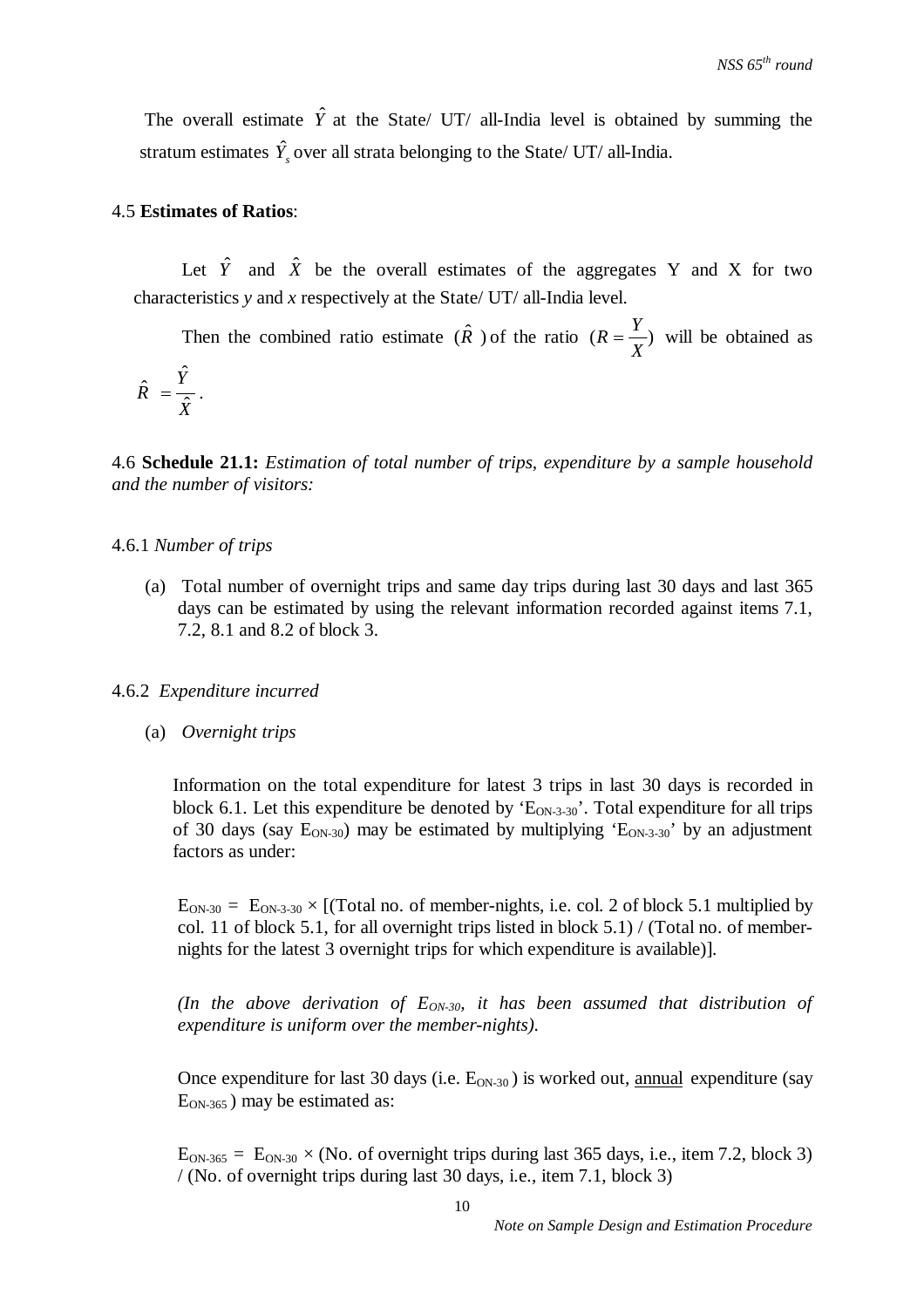### (b) *Same-day trip*

For same-day trips, total expenditure for all trips of last 30 days (say  $E_{SD-30}$ ) is directly available in block 6.2. Utilising this information, annual expenditure (say  $_{SD-365}$ ) may be estimated as:

 $E_{SD-365} = E_{SD-30} \times (No. \text{ of same-day trips during last 365 days, i.e., item 8.2, block 3)$ / (No. of same-day trips during last 30 days, i.e., item 8.1, block 3)

- 4.6.3 *Estimated number of visitors*: Numbers of overnight visitors and same-day visitors for a sample household may be obtained by counting the number of positive entries in columns  $(11) - (14)$  of block 4. Number of overnight visitors for 365 days may be estimated from the counts of positive entries in column (11) of sample households and that of same-day visitors for 365 days may be obtained from the counts in column (13) of block 4.
- 4.7 **Estimates of Error**: The estimated variances of the above estimates will be as follows:

# 4.7.1 For aggregate  $\hat{Y}$ :

$$
V\hat{a}r(\hat{Y}) = \sum_{s} V\hat{a}r(\hat{Y}_{s})
$$
 where  $V\hat{a}r(\hat{Y}_{s})$  is given by

 $(\hat{Y}_{s}) = \frac{1}{2} (\hat{Y}_{s1} - \hat{Y}_{s2})^2$  $\hat{Y}_{s1}-\hat{Y}_{s2}$ 4  $Var\left(\hat{Y}_s\right) = \frac{1}{4}\left(\hat{Y}_{s1} - \hat{Y}_{s2}\right)^2$  for rural stratum,  $\hat{Y}_{s1}$  and  $\hat{Y}_{s2}$  being the stratum estimates

for sub-sample 1 and 2 respectively

and

 $(\hat{Y}_s) = \sum_{t} \frac{1}{4} (\hat{Y}_{st1} - \hat{Y}_{st2})^2$  $Var(\hat{Y}_s) = \sum_{i=1}^{n} (\hat{Y}_{st1} - \hat{Y}_{st2})^2$  $\hat{Y}_{\scriptscriptstyle{st1}} - \hat{Y}_{\scriptscriptstyle{st2}}$ 4  $\hat{r}(\hat{Y}_s) = \sum_{i=1}^{n} (\hat{Y}_{st1} - \hat{Y}_{st2})^2$  for urban stratum, where  $\hat{Y}_{st1}$  and  $\hat{Y}_{st2}$  are the estimates for sub-sample 1 and sub-sample 2 respectively for stratum 's' and sub-stratum 't'.

# 4.7.2 For ratio  $\hat{R}$  :

$$
M\hat{S}E(\hat{R}) = \frac{1}{4\hat{X}^{2}}\sum_{s}\left[(\hat{Y}_{s1} - \hat{Y}_{s2})^{2} + \hat{R}^{2}(\hat{X}_{s1} - \hat{X}_{s2})^{2} - 2\hat{R}(\hat{Y}_{s1} - \hat{Y}_{s2})(\hat{X}_{s1} - \hat{X}_{s2})\right]
$$
for rural

for rural

and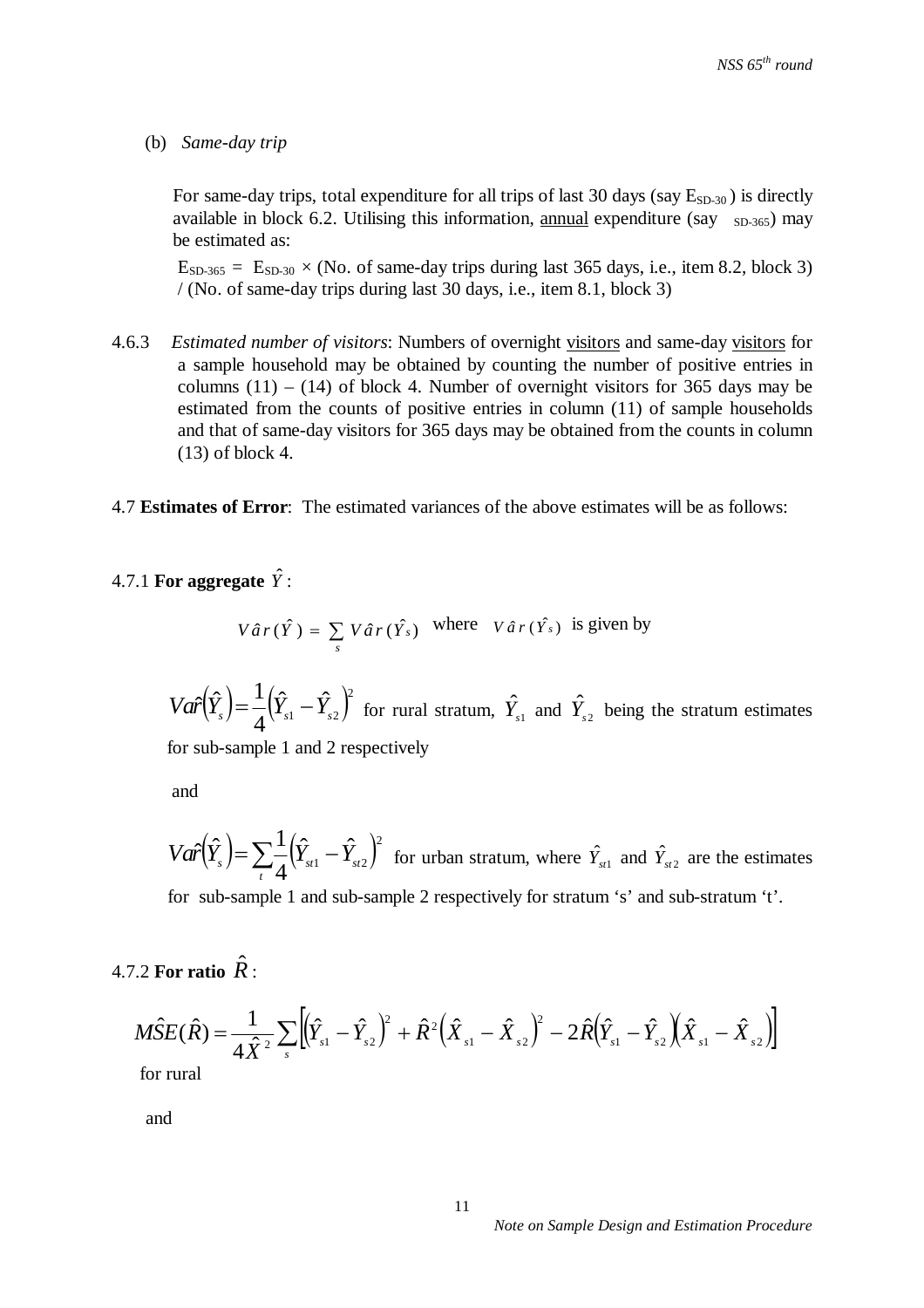$$
M\hat{S}E(\hat{R}) = \frac{1}{4\hat{X}^2} \sum_{s} \sum_{t} \left[ (\hat{Y}_{st1} - \hat{Y}_{st2})^2 + \hat{R}^2 (\hat{X}_{st1} - \hat{X}_{st2})^2 - 2\hat{R} (\hat{Y}_{st1} - \hat{Y}_{st2}) (\hat{X}_{st1} - \hat{X}_{st2}) \right]
$$

for urban, where  $\hat{Y}_{s1}$ ,  $\hat{Y}_{s1}$  and  $\hat{Y}_{s2}$ ,  $\hat{Y}_{s12}$  are the estimates for sub-sample 1 and subsample 2 respectively for stratum 's' and sub-stratum 't'.

## 4.7.3 **Estimates of RSE**:

$$
R\hat{S}E(\hat{Y}) = \frac{\sqrt{V\hat{a}r(\hat{Y})}}{\hat{Y}} \times 100
$$

$$
R\hat{S}E(\hat{R}) = \frac{\sqrt{M\hat{S}E(\hat{R})}}{\hat{R}} \times 100
$$

## 5. **Multipliers**:

 The formulae for multipliers at stratum/sub-stratum level for a sub-sample and schedule type are given below:

| sch   | sub-stratum              | formula for multipliers                                                                                      |                                                                                                                                     |  |  |  |
|-------|--------------------------|--------------------------------------------------------------------------------------------------------------|-------------------------------------------------------------------------------------------------------------------------------------|--|--|--|
| type  |                          | hg / sb1                                                                                                     | hg / sb 2                                                                                                                           |  |  |  |
|       | rural                    | $\frac{Z_s}{Z} \times \frac{1}{Z}$<br>$n_{\rm sm}$<br>$Z_{smi}$                                              | $\frac{Z_s}{n_{\rm sm}} \times \frac{1}{z_{\rm sm}} \times D_{\rm sm}^*$<br>smi                                                     |  |  |  |
| 0.0   | Urban                    | $N_{\scriptscriptstyle st}$<br>$n_{\text{stm}}$                                                              | $\frac{N_{st}}{D}n^*$<br>stmi<br>$n_{stm}$                                                                                          |  |  |  |
| 21.1/ | rural                    | $\frac{Z_s}{Z} \times \frac{1}{Z} \times \frac{H_{smi1j}}{Z}$<br>$n_{\rm smj}$ $z_{\rm smi}$ $h_{\rm smi1j}$ | $\frac{Z_s}{n_{\text{sm}j}} \times \frac{1}{z_{\text{sm}i}} \times D_{\text{sm}i}^* \times \frac{H_{\text{sm}2j}}{h_{\text{sm}2j}}$ |  |  |  |
| 1.2   | Urban                    | $\frac{N_{_{st}}}{n_{_{stmj}}} \times \frac{H_{_{stmi1j}}}{h_{_{stmi1j}}} \ ,$                               | $\frac{N_{_{st}}}{n_{_{stmj}}} \times D^{*}_{_{stmi}} \times \frac{H_{_{stmi2j}}}{h_{_{stmi2j}}}$ ,                                 |  |  |  |
|       |                          | $j = 1, 2, 3, 4, 5$ for sch. 21.1                                                                            |                                                                                                                                     |  |  |  |
|       | $= 1, 2, 3$ for sch. 1.2 |                                                                                                              |                                                                                                                                     |  |  |  |

- Note: (i) For estimating any characteristic for any domain not specifically considered in sample design, indicator variable may be used.
	- (ii) Multipliers have to be computed on the basis of information available in the listing schedule irrespective of any misclassification observed between the listing schedule and detailed enquiry schedule.
	- (iii) For estimating number of villages possessing a characteristics,  $D_{smi}^* = 1$  in the relevant multipliers and there will be only one multiplier for the village.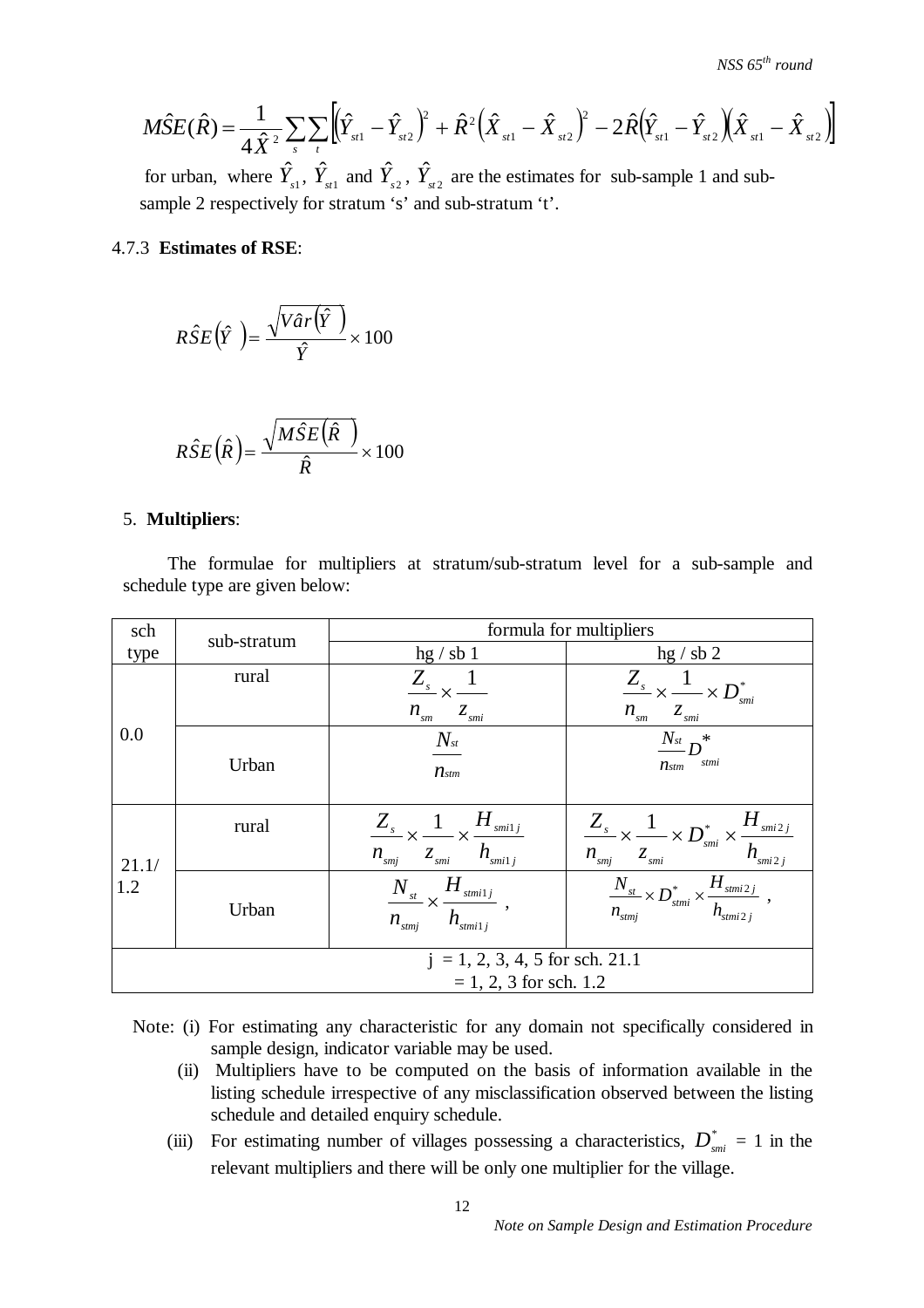(iv) In case of Schedule 0.21, all the slums in the FSU will be surveyed irrespective of sub-block formation. The multiplier will be *stm st n N* in this case for each FSU.

#### 6. **Treatment for zero cases, casualty cases etc.**:

6.1 While counting the number of FSUs surveyed  $(n_{\rm sm}$  or  $n_{\rm atm})$  in a stratum/sub-stratum, all the FSUs with survey codes 1 to 6 in schedule 0.0 will be considered. In addition, if no SSU is available in the frame for a particular schedule then also that FSU will be treated as surveyed in respect of that schedule. However, if the SSUs of a particular schedule type are available in the frame of the FSU but none of these could be surveyed then that FSU has to be treated as casualty and it will not be treated as surveyed in respect of that schedule.

6.2 *Casualty cases*: FSUs with survey code 7 as per schedule 0.0 are treated as casualties. In addition to this, an FSU, although surveyed, may have to be treated as casualty for a particular schedule type and a particular *second stage stratum* as given in the following para:

6.2.1 FSUs with survey codes 1 or 4 as per schedule 0.0 having number of households in the frame of j-th second stage stratum greater than 0 but number of households surveyed according to data file, considering both hg/sb together, as nil (i.e.  $H_{i1j} + H_{i2j} > 0$  but  $h_{i1j} + h_{i2j}$ =0) will be taken as casualties for j-th second stage stratum.

*All the FSUs with survey codes 1 to 6 as per schedule 0.0 minus the number of casualties as identified above will be taken as the number of surveyed FSUs (nstmj ) for that (stratum/substratum) ×( second stage stratum).*

When casualty for *j*-th second stage stratum occurs for a particular hg/sb but not for the other hg/sb, the FSU will not be treated as casualty but some adjustments in the value of H for the other hg/sb will be done as follows:

- (i) Suppose for hg/sb 1,  $H_{i1} > 0$  but  $h_{i1} = 0$  while for hg/sb 2,  $H_{i2} > 0$  and  $h_{i2} > 0$ . In that case  $D_i^* \times H_{i2j}$  will be replaced by  $(H_{i1j} + D_i^* \times H_{i2j})$  in the formula for multiplier of hg/sb 2.
- (ii) Suppose for hg/sb 1,  $H_{i1} > 0$  and  $h_{i1} > 0$  while for hg/sb 2,  $H_{i2} > 0$  but  $h_{i2} = 0$ . In that case  $H_{ij}$  will be replaced by  $(H_{ij} + D_i^* \times H_{ij})$  in the formula for multiplier of hg/sb 1.

It may be noted that  $n_{\text{smj}}$  or  $n_{\text{stmj}}$  would be same for hg/sb 1 & 2 of an FSU.

## 7. **Treatment in cases of void second-stage strata/sub-strata /strata/NSS region at FSU or household level**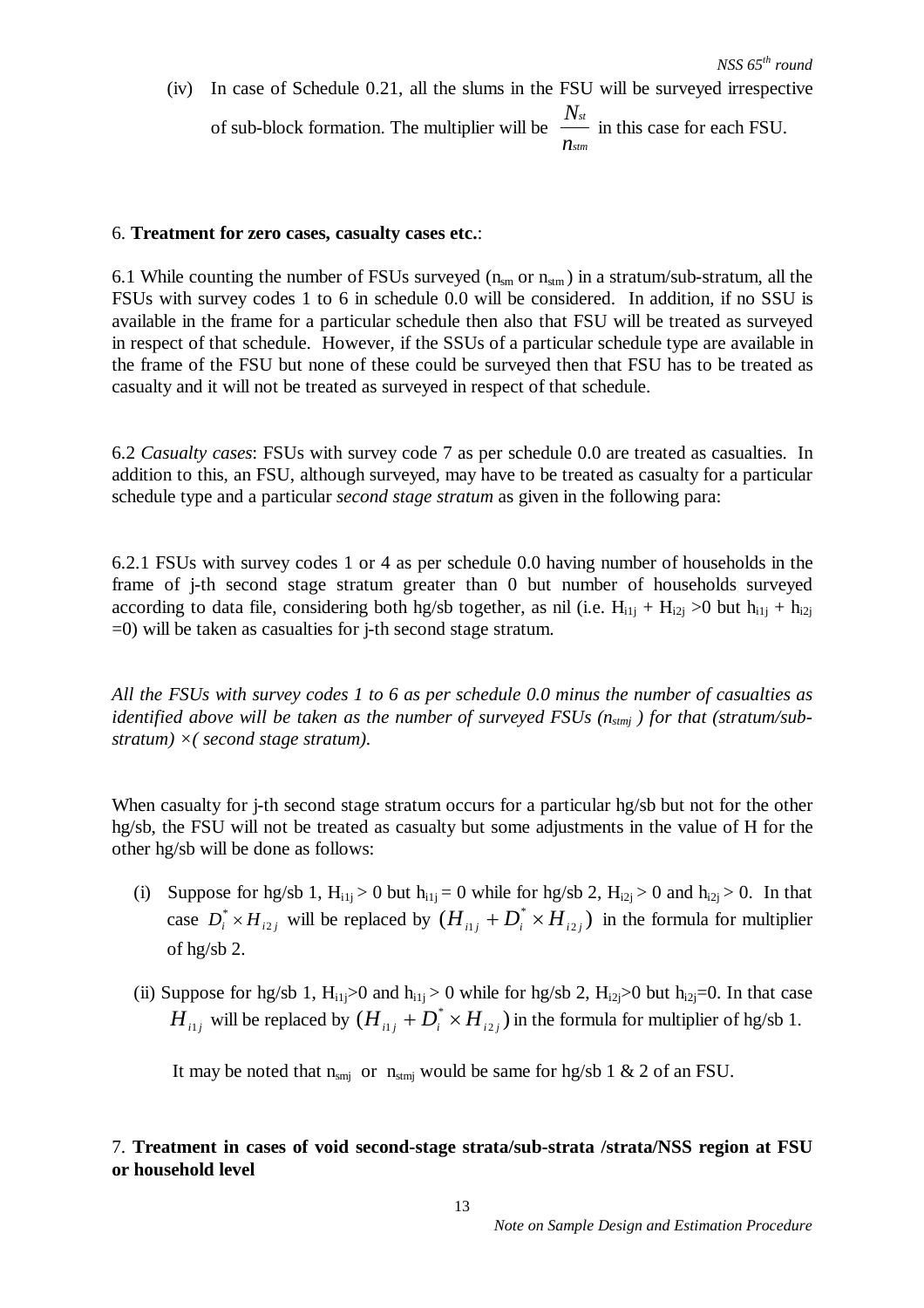7.1 A stratum/sub-stratum may be void because of the casualty of all the FSUs belonging to the stratum/sub-stratum. This may occur in one sub-sample or in both the sub-samples. If it relates to only one sub-sample, then estimate for the void stratum/sub-stratum may be replaced with the estimate as obtained from the other sub-sample for the same stratum/sub-stratum.

7.2 When a stratum/sub-stratum is void in both the sub-samples, the following procedure is recommended:

*Case(I): Stratum/Sub-stratum void cases at FSU levels (i.e. all FSUs having survey code 7)*:

- (i) If an urban stratum is void then it may be merged with a stratum having nearest size class of towns within the same NSS region.
- (ii) If an urban sub-stratum is void then it may be merged with the other substratum of the stratum.
- (iii) If a rural stratum (district) is void due to all FSUs being casualty, it may be excluded from the coverage of the survey. The state level estimates will be based on the estimates of districts for which estimates are available and remarks to that effect may be added in appropriate places. Similarly, if all the urban strata of an NSS region are void, it may be excluded from the coverage.

*Case (II): Stratum/Sub-stratum void case at second stage stratum level (i.e. all the FSUs are casualties for a particular second stage stratum*):

An FSU may be a casualty for a particular *second stage stratum* although survey code is not 7. If all the FSUs of a stratum/sub-stratum become casualties in this manner for a particular *second stage stratum*, the stratum/sub-stratum will become void. In such cases, sub-strata will be merged with other sub-strata for all the second stage strata as in *Case (I) above.* 

However, if whole district/stratum becomes void in this manner for a particular second stage stratum, adjustment for this type of stratum void case may be done according to the following guidelines.

 The adjustment will be made involving other strata (within NSS region) of the State/U.T. Suppose A, B, C and D are the four strata in the State/UT/Region and stratum C is void for j-th *second stage stratum*. If  $\hat{Y}_{a,j}$ ,  $\hat{Y}_{bj}$  and  $\hat{Y}_{dj}$  are the aggregate estimates for the strata A, B and D respectively, then the estimate  $\hat{Y}_{c_j}$  for stratum C may be obtained as  $\left[ \frac{I_{aj} + I_{bj} + I_{dj}}{Z_a + Z_b + Z_d} \times Z_c \right]$  $\bigg)$  $\setminus$  $\overline{\phantom{a}}$  $\mathsf{I}$  $\setminus$ ſ  $\times$  $+Z_{h}$ +  $+Y_{bi}$  + *c*  $a \cup \mathcal{L}_b \cup \mathcal{L}_d$  $\frac{a_j - b_j - d_j}{Z} \times Z$  $Z_a + Z_b + Z$  $\hat{Y}_{ai} + \hat{Y}_{bi} + \hat{Y}_{ci}$ where  $Z_a$ ,  $Z_b$ ,  $Z_c$  and  $Z_d$  are the sizes of strata

A, B, C and D respectively.

## 8. Reference to the values of  $Z_{st}$ ,  $N_{st}$ ,  $n_{st}$ ,  $z_{sti}$ ,  $D_{sti}$ ,  $D_{sti}^*$ ,  $H_{stil}$ ,  $h_{stil}$ ,  $H_{stil}$ ,  $h_{stil}$ .

(a) Values of  $\mathbf{Z}_s$ ,  $\mathbf{N}_{st}$  and allotted  $\mathbf{n}_s$  or  $\mathbf{n}_{st}$  for the whole round are given in appendix Table 2 for rural sector and in Table 3 for urban sector.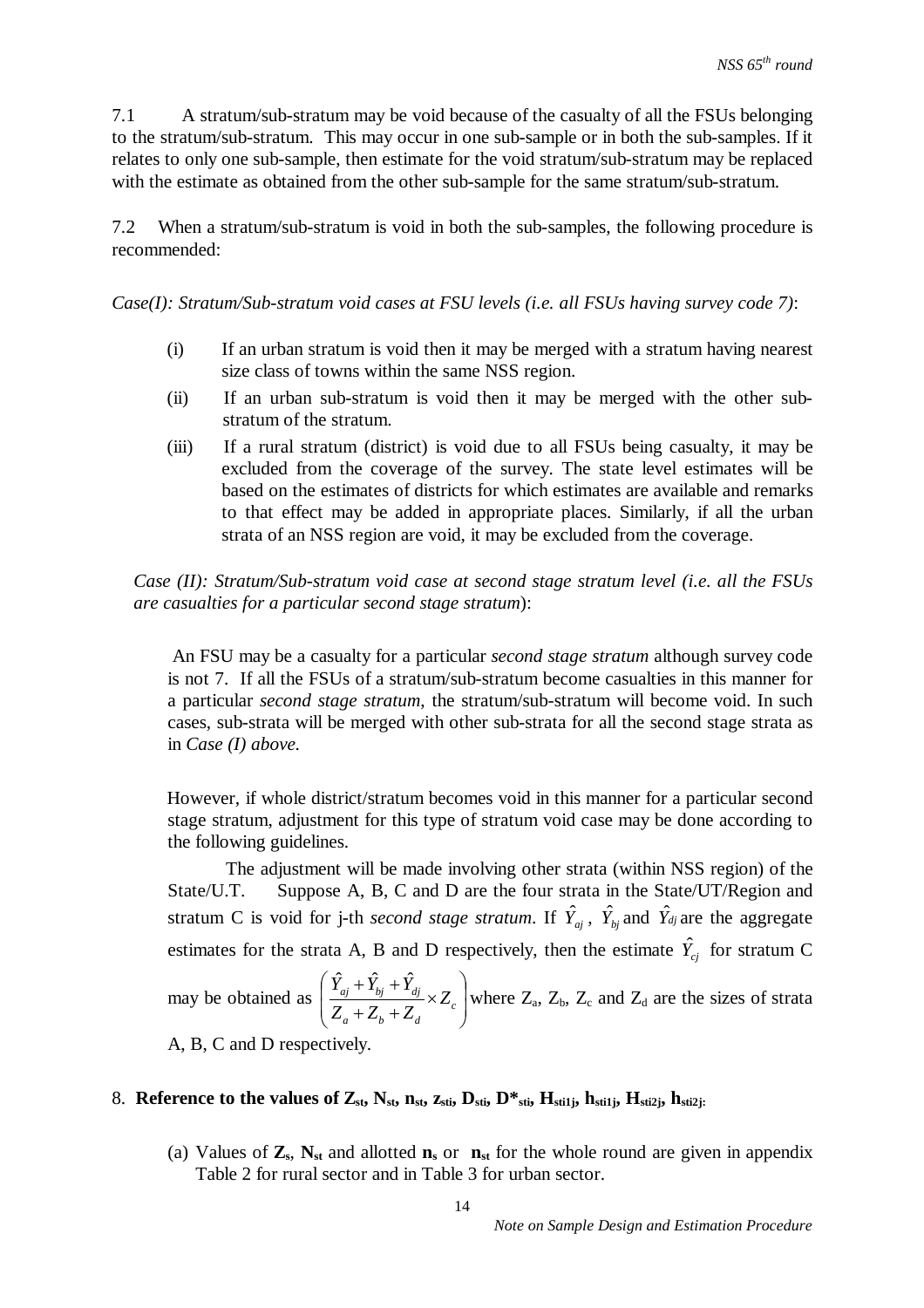- (b)  $\mathbf{n}_s$  or  $\mathbf{n}_{st}$  should not be taken from the tables. The values of  $\mathbf{n}_{sm}$  or  $\mathbf{n}_{stm}$  for each sub-sample are to be obtained following the guidelines given in para 6 above. It includes uninhibited and zero cases but excludes casualty cases.
- (c) The value of **zsi** for the samples selected by PPS is to be taken from the column of sample list under the heading "frame population" for rural samples. Value of **Dsi** or  $\mathbf{D}_{\rm sti}$  are to be taken from item 16 of block 1, sch 0.0.  $\mathbf{D}^*$ <sub>si</sub> or  $\mathbf{D}^*$ <sub>sti</sub> is to be calculated from the value of  $D_{si}$ .
- (d) Values of  $H_{silj}$  / $H_{stilj}$ ,  $H_{si2j}$  / $H_{stilj}$  are to be taken from col.(5), block 6 of sch 0.0 for respective hg/sb.
- (e) The value of **hsi1j /hsti1j** and **hsi2j /hsti2j** should not be taken from col (9), block 6 of sch.0.0. The figures should be obtained by counting the number of households in the data file excluding the casualty households.

\*\*\*\*\*\*\*\*